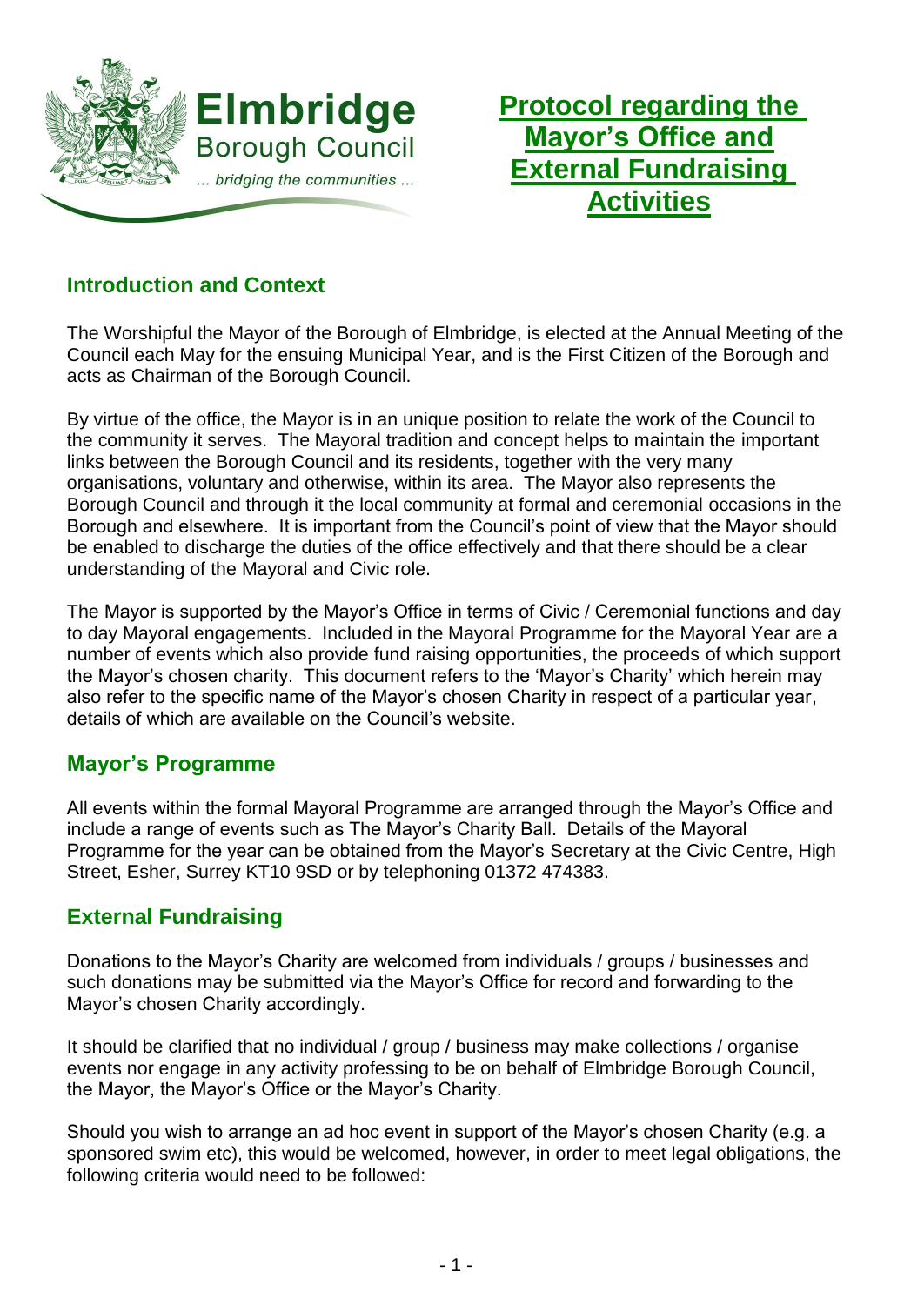## **Promotion of Fundraising Activities and / or Materials**

You may refer to the connection between your fundraising activity and the Mayor's Charity by using the wording: 'In Support of the Mayor's Charity' or 'In support of the Mayor's Charity, [followed by the specific name of the Mayor's chosen Charity, details of which are available on the Council's website]' on your fundraising materials. No individual / group / business may make collections / organise events nor engage in any activity professing to be on behalf of the Mayor; Mayor's Office or Mayor's Charity.

## **Equal Access for All**

Consider issues of equal access for all, even if an event is being targeted at a specific group of people. Further information is available from the Equality and Human Rights Commission (**[www.equalityhumanrights.com](http://www.equalityhumanrights.com/)**).

#### **Fundraisers**

The Council, the Mayor or the Mayor's Charity does not authorise you to act as an agent for or on behalf of Elmbridge Borough Council, the Mayor, the Mayor's Office or the Mayor's Charity, so your fundraising materials must not suggest or imply that you do.

If you are a business and you are fundraising by selling goods, services, or running a promotion, the law may require you to have a Fundraising Agreement. Please contact the Mayor's Secretary at Elmbridge Borough Council, Civic Centre, High Street, Esher, Surrey KT10 9SD or telephone 01372 474383.

### **Public Collections**

We do not advise you to collect money in public places or door to door. If you do choose to do so, you will need to possess a certificate of authority from the Mayor's Charity and a licence from your local authority (details for Elmbridge can be found at: http://www.elmbridge.gov.uk/envhealth/lic/street.htm).

#### **Competitions**

If you are planning a lottery (such as a raffle, tombola or sweepstake), you should be aware that there are strict laws and rules about what you can do. The Gambling Commission publishes useful guidance about these at **[www.gamblingcommission.gov.uk](http://www.gamblingcommission.gov.uk/)**.

### **Children and Fundraising**

If children (under 16) are involved in fundraising in any way, please make sure they have permission from their parent or guardian, and are supervised by a responsible adult. Children should never approach strangers about fundraising. It is illegal for children under 16 years of age to participate in public collections. Never leave your children unsupervised during an event or fundraising activity.

### **Data Protection**

You will need to have regard to the Data Protection Act in respect of any handling of personal data. More information is available from the Information Commissioner's Office.